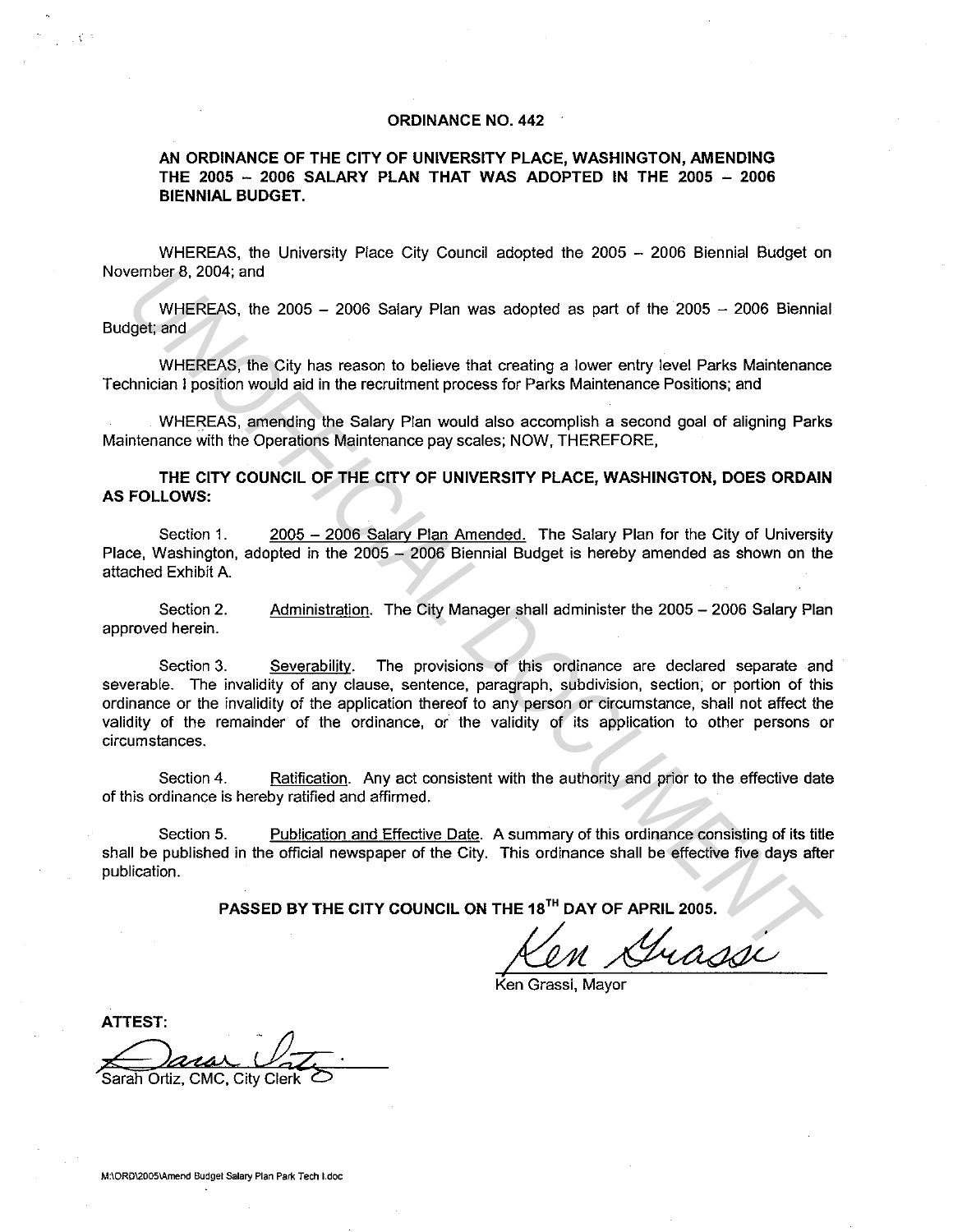APPROVED AS TO FORM:

Janean Polkinghorn, Interim City Attorney

Date of Publication: 4/20/05 Effective Date: 4/25/05 **US OF PUBLICATION:** 422005<br>
APROVED DATE:<br>
APROVED DATE:<br>
APROVED DEL ANDRE DEL ANDRE DEL ANDRE DEL ANDRE DEL ANDRE DEL ANDRE DEL ANDRE DEL ANDRE DEL ANDRE DEL ANDRE DEL ANDRE DEL CONTROLLER DEL CONTROLLER DEL CONTROLLER

M:\ORD\2005\Amend Budget Salary Plan Park Tech I.doc